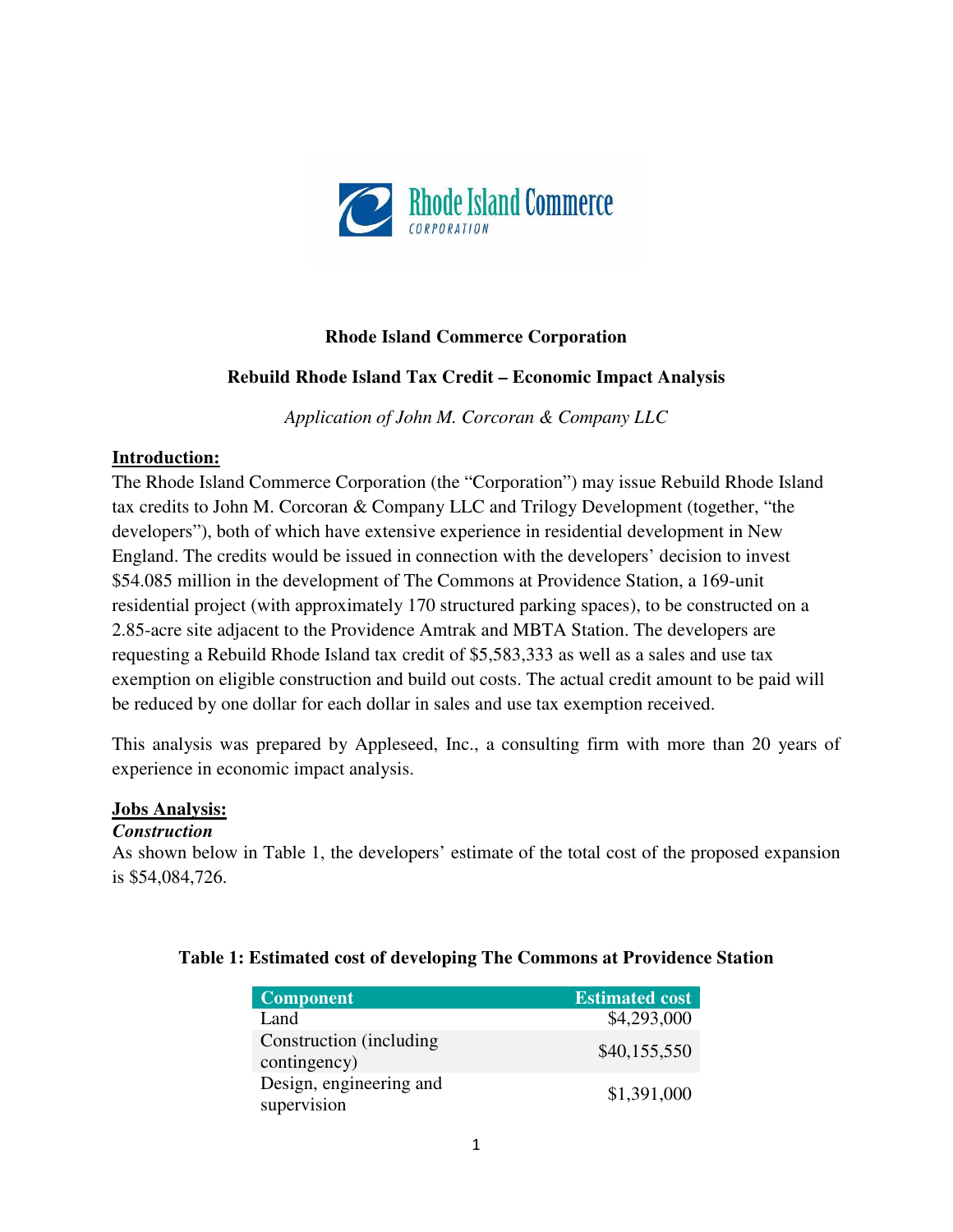| Construction interest, carrying<br>costs | \$3,966,736  |
|------------------------------------------|--------------|
| Financing fees                           | \$1,268,600  |
| Overhead and developers' fees            | \$2,350,000  |
| Other                                    | \$659,840    |
| <b>Total</b>                             | \$54,084,726 |

For purposes of this analysis we exclude land acquisition and interest and carrying costs as expenses that do not have a direct, current impact on Rhode Island's economy. The remaining costs total \$45,824,990.

Appleseed estimates that over the course of a two-year construction period, this expenditure will directly and indirectly generate:

- 375 person-years<sup>1</sup> of work in Rhode Island;
- Approximately \$20.149 million in earnings;

<u>.</u>

- $$62.283$  million in State-wide economic output<sup>2</sup>;
- A projected one-time increase of approximately \$755,573 in personal income taxes paid to the State during construction; and
- A one-time increase of \$32.193 million in Rhode Island's GDP.

These impacts are summarized below in Table 2. The project's *direct impact* is the impact of the company's direct spending on design and construction. Its *indirect impact* is the effect of spending by contractors for goods and services (insurance, construction materials, etc.) purchased from other Rhode Island businesses.

|                     | <b>Employment</b> | <b>Earnings</b> | <b>Value added</b> | <b>Output</b> |
|---------------------|-------------------|-----------------|--------------------|---------------|
| Direct Effect       | 225               | \$13,351.0      | \$20,950.1         | \$45,825.0    |
| Indirect<br>Effect  | 150               | \$6,797.6       | \$11,242.4         | \$16,458.3    |
| <b>Total Effect</b> | 375               | \$20,148.6      | \$32,192.5         | \$62,283.3    |

**Table 2: Direct and indirect impact of construction spending (employment in personyears; income, value-added and output in thousands of 2017 dollars)** 

Most of the activity reflected in Table 2 will occur during a two-year construction period (spring 2016 through spring 2018). The anticipated wage rates for construction jobs are shown below in

<sup>&</sup>lt;sup>1</sup> A person-year is equivalent to the time worked by one person who is employed full-time for a year. It could for example represent the work of two people who are each employed full-time for six months; or the work of one person who is employed half-time for two years.

<sup>&</sup>lt;sup>2</sup> Output is a measure of the total sales by Rhode Island companies (including the "sale" of labor by Rhode Island households) generated by the project.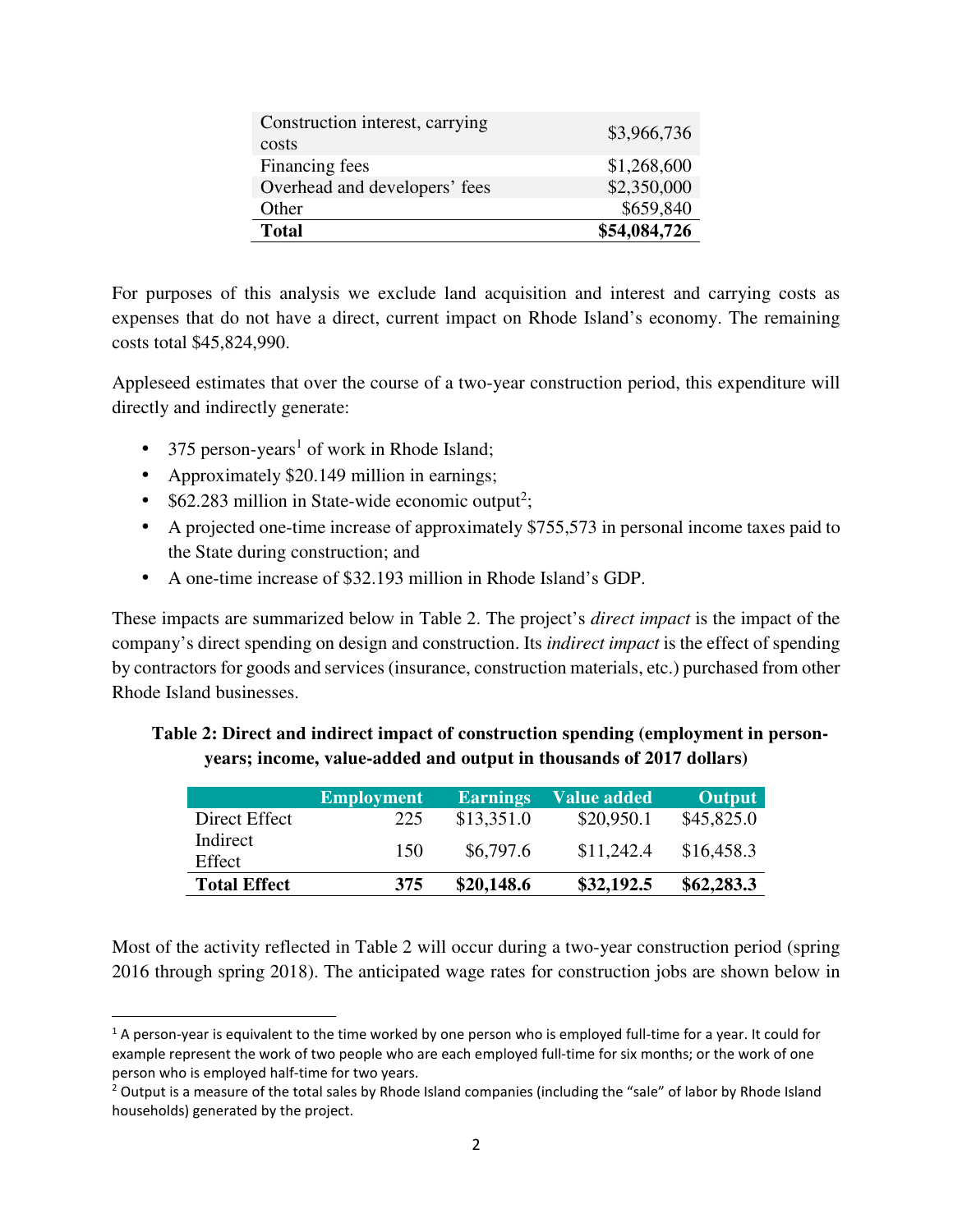Table 3. For construction managers, anticipated wage rates are the median hourly wage for these occupations in Rhode Island; for construction laborers and skilled tradespersons, anticipated wage rates are Rhode Island's prevailing wage rates for these occupations.

| <b>Occupation</b>    | <b>RI</b> median hourly wage <sup>3</sup> | <b>RI</b> prevailing wage <sup>4</sup> |
|----------------------|-------------------------------------------|----------------------------------------|
| Architect            | \$40.29                                   |                                        |
| Construction manager | \$52.12                                   |                                        |
| Carpenter            |                                           | \$34.56                                |
| Electrician          |                                           | \$35.83                                |
| Plumber              |                                           | \$36.88                                |
| Laborer              |                                           | \$28.05                                |

# **Table 3: Anticipated wages during construction**

Fringe benefits associated with these jobs are expected to be in accordance with industry norms, with the cost of such benefits generally ranging between 22 and 28 percent of wages. Workers who fill these jobs are expected to be drawn primarily from the Providence-Warwick RI-MA New England City and Town Area (NECTA).

## **Annual operations:**

<u>.</u>

The developers estimate that when The Commons at Providence Station is completed and occupied, the complex will directly employ 3 full-time workers, as shown in Table 4.

| Table 4: developers' estimate of number of jobs and annual pay by job title |  |  |  |  |  |  |
|-----------------------------------------------------------------------------|--|--|--|--|--|--|
|-----------------------------------------------------------------------------|--|--|--|--|--|--|

| Job title                    | Number of jobs | Annual pay |
|------------------------------|----------------|------------|
| Manager                      |                | \$59,587   |
| Leasing consultant           |                | \$35,350   |
| Maintenance manager          |                | \$64,327   |
| <b>Total</b>                 |                |            |
| <b>Total above RI median</b> |                |            |

Additional employment will be created through contracted services.

Appleseed estimates that when the project completed and occupied, spending on management, operations and maintenance will directly and indirectly account for:

- 10 full-time equivalent jobs in Rhode Island;
- Approximately \$462,900 in annual earnings (in 2019 dollars);
- \$1.099 million in annual State-wide economic output;

<sup>&</sup>lt;sup>3</sup> Rhode Island Department of Labor & Training, Occupational Employment Statistics, 2014

<sup>4</sup> U.S. Department of Labor, *Wage Determinations OnLine* 2015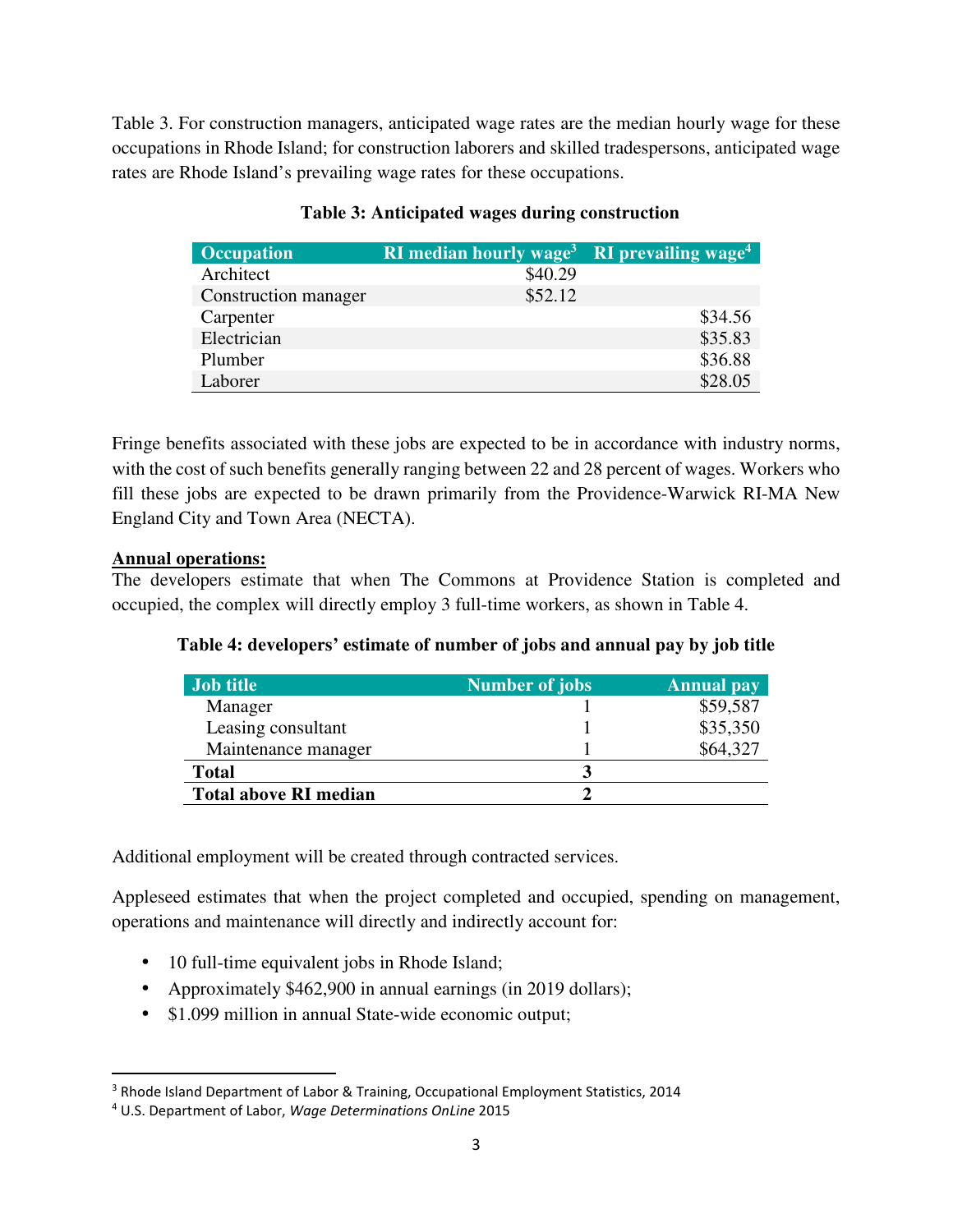- A projected increase of approximately \$208,305 in personal income taxes paid to the State during the first twelve years of operation (in addition to the \$753,259 in personal income tax revenues cited above that would be generated by spending on construction); and
- An increase of \$702,800 in Rhode Island's annual GDP.

|                     | <b>Employment</b> | <b>Earnings</b> | <b>Value added</b> | <b>Output</b> |
|---------------------|-------------------|-----------------|--------------------|---------------|
| Direct Effect       | Q                 | \$410.5         | \$608.5            | \$938.0       |
| Indirect<br>Effect  |                   | \$52.4          | \$94.3             | \$161.4       |
| <b>Total Effect</b> | 10                | \$462.9         | \$702.8            | \$1,099.4     |

**Table 5: Direct and indirect impact of annual operations (employment in FTE; income, value-added and output in thousands of 2019 dollars)**

Based on information provided by the developers, we estimate that the cost of benefits provided to employees in the three direct jobs shown in Table 4 will equal approximately 42 percent of their direct wages.

Workers who fill these jobs are likely to be drawn primarily from the City of Providence and surrounding communities.

## **Impact**

The state fiscal impact of the tax credits is up to \$5,583,333 in forgone state revenue and/or state expenditure. Direct and indirect state fiscal and economic benefits of the project, including the estimated GDP increase of \$32.193 million and the estimated associated job creation, are detailed in the foregoing analysis. Induced impacts (the impact associated with household spending by Rhode Islanders employed on the project) are not estimated in the foregoing analysis, but they would increase the fiscal and economic benefits of project. In addition to the economic and tax revenue impacts cited above, the proposed project would benefit Rhode Island in several other ways:

- Respond to a growing demand for rental housing in the Providence area, which has seen a sharp decline in the vacancy rate for rental units since 2009.
- Provide a new use for a parcel that has been vacant for several years.
- Add to the City of Providence's tax base.
- Increase density and development in a key, transit oriented area in proximity to an Amtrak and commuter rail train station.
- Provide a signal to other developers of the attractiveness of the local housing market, thereby having the potential to increase private investment.

Beyond the fiscal impact noted above, there is no anticipated financial exposure to the state. In addition, various features of the program mitigate risk to the state. In particular, the completion